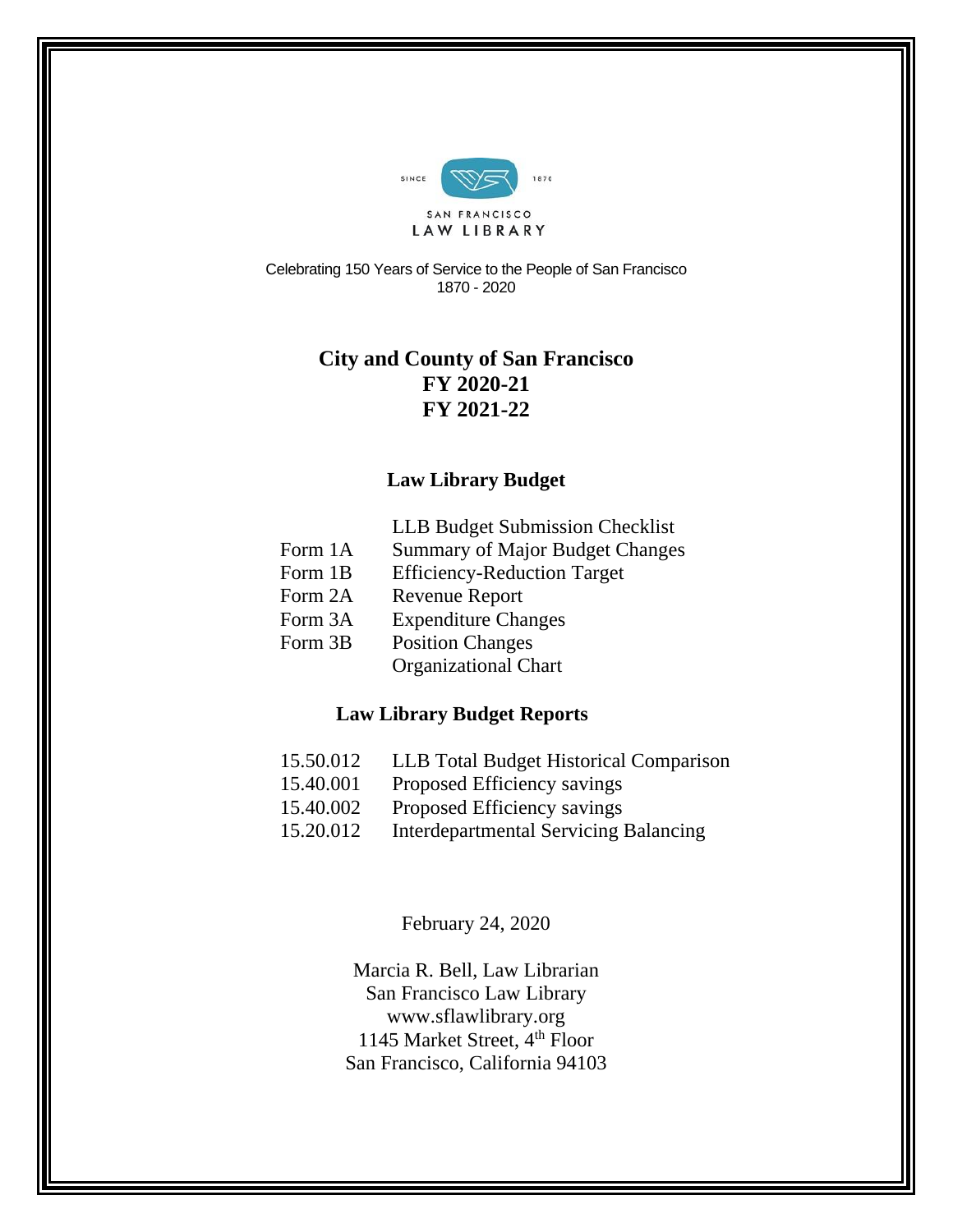# **Department Budget Submission Checklist**

To be completed by: All departments.

Instructions: Submit this completed cover sheet with your budget submission and ensure all applicable forms below are included with your submission.

#### Department Name: LAW LIBRARY

X Summary of Major Changes: Completed "Form 1A: Summary of Major Changes" explaining major changes submitted in department's budget proposal.

X Summary of Major Changes: Completed "Form 1A: Summary of Major Changes" explaining major changes submitted in department's budget proposal.

X Department Budget Summary: Submission includes copy of report #15.50.012.

X Revenue Report: Completed "Form 2A: Revenue Report."

N/A Fees & Fines: Completed "Form 2B: Fees & Fines."

N/A Cost Recovery: Completed "Form 2C: Cost Recovery."

X Expenditure Changes: Completed "Form 3A: Expenditure Changes."

X Position Changes: Completed "Form 3B: Position Changes."

N/A Equipment & Fleet Requests: Completed "Form 4A: All Equipment Funded in prior budget"; "Form 4B: New General Fund Equipment"; "Form 4C: Fleet".

N/A Minimum Compensation Ordinance: The effects of the MCO in contracting have been considered as part of the budget submission.

N/AProposition J Description, Summary, City Cost, Contract Cost: Required for all existing or new Prop J

X Interdepartmental Services Balancing: Included Excel download of 15.20.012 3.b.2 IDS balancing repor

X Organizational Charts: Submission contains updated position-level organizational charts for your department, with indication if the position is filled (F) or vacant (V). Organizational charts also reflect any proposed position changes.

#### **N/A New Legislation:**

 $\Box$  Included draft legislation that department would like to submit with the budget; or,

 $\square$  Draft legislation in progress at this time. A description of the proposed changes is included in the "Summary of Major Changes" table. A draft will be provided to the Mayor's Office by

- $\Box$  N/AOther Requests: Submitted requests for the following items (through separate forms), if applicab
	- $\square$  COIT
	- $\Box$  Capital

#### For Chief Financial Officer/Budget Manager:

I have reviewed the attached budget submission and affirm that all applicable forms checked off above are either included in this submission or have been submitted through the proper online forums.

|  | Full Name: Marcia R. Bell<br>Signature: <i>Marcia RREC</i> |  |  |
|--|------------------------------------------------------------|--|--|
|  |                                                            |  |  |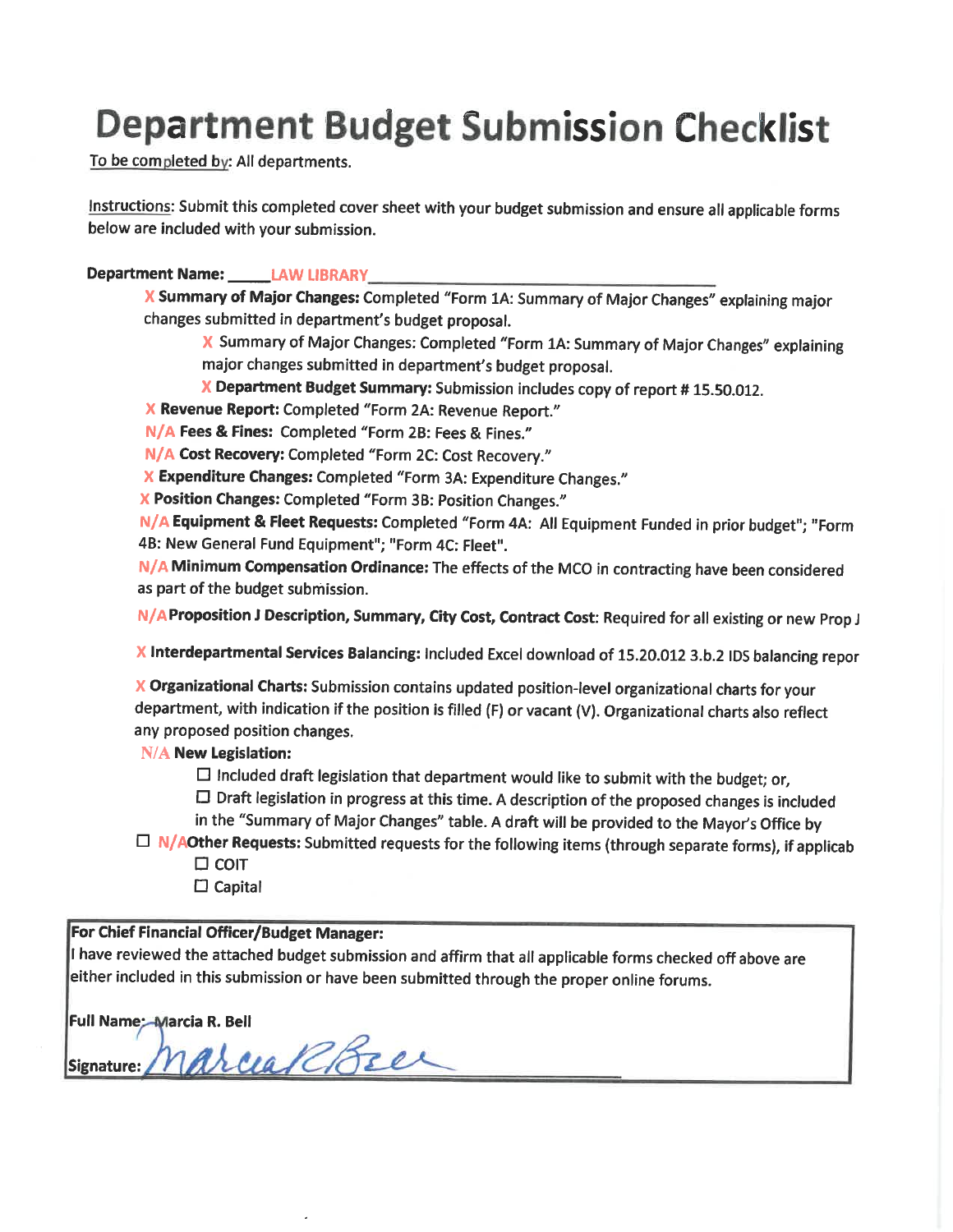

LAW LIBRARY Celebrating 150 Years of Service to the People of San Francisco 1870 - 2020

# Organizational Chart FY 2020-21 FY 2021-22



**\*** As an autonomous agency pursuant to state law and the SF Charter, the Law Library is governed by its Board of Trustees and is not part of the organizational structure of any CCSF department, the Mayor's office, or agency.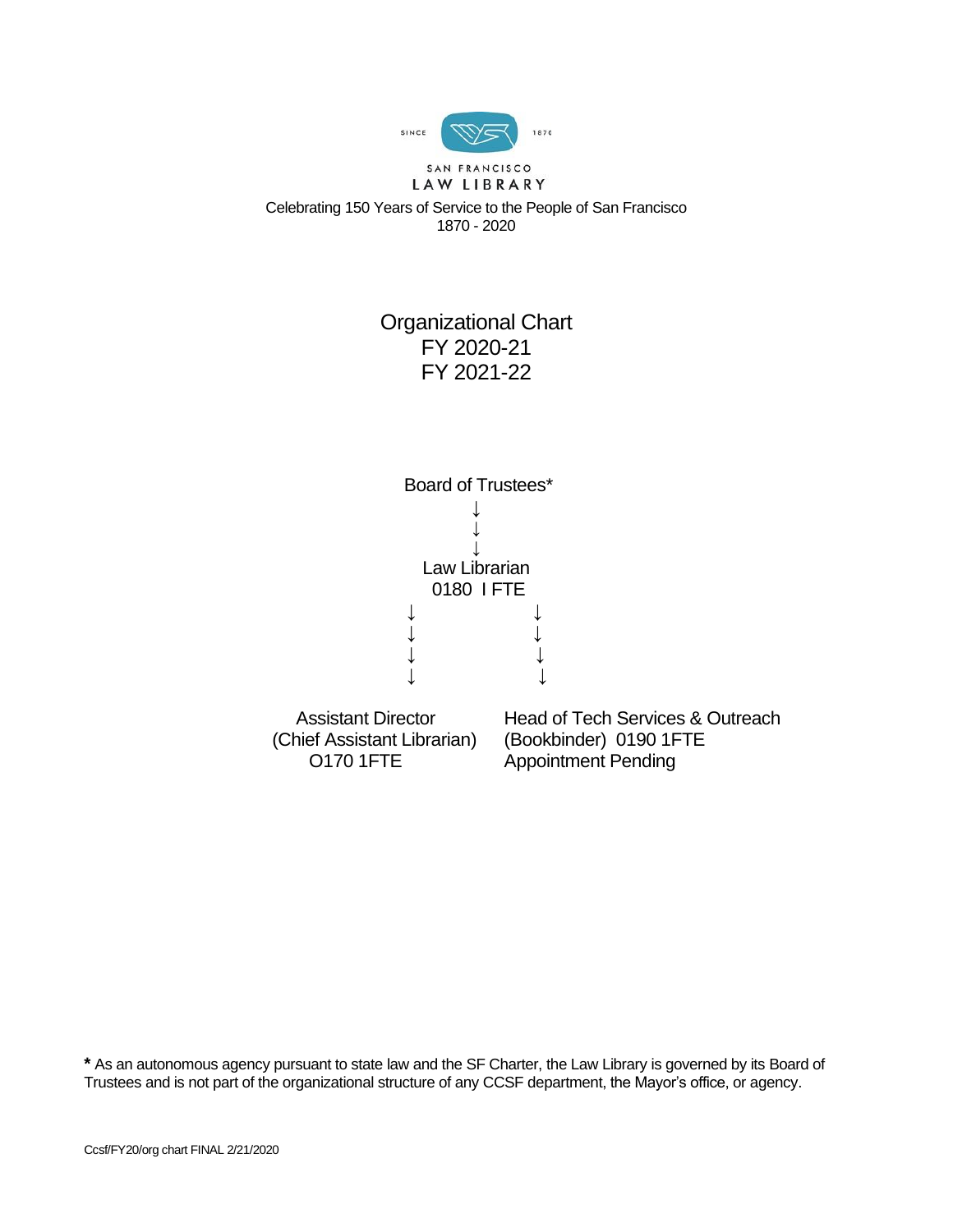| <b>Authorized Positions</b>          | 2019-2020<br>Original<br><b>Budget</b> | 2020-2021<br><b>Proposed</b><br><b>Budget</b> | <b>Change From</b><br>2019-2020 | 2021-2022<br><b>Proposed</b><br><b>Budget</b> | <b>Change From</b><br>2020-2021 |
|--------------------------------------|----------------------------------------|-----------------------------------------------|---------------------------------|-----------------------------------------------|---------------------------------|
| <b>Total Authorized</b>              | 3.00                                   | 3.00                                          |                                 | 3.00                                          |                                 |
| Non-Operating Positions (cap/other)  |                                        |                                               |                                 |                                               |                                 |
| <b>Net Operating Positions</b>       | 3.00                                   | 3.00                                          | 0.00                            | 3.00                                          | 0.00                            |
| <b>General Fund Support</b>          | 2,140,990                              | 2,321,088                                     | 180,098                         | 2,339,365                                     | 18,277                          |
| <b>Sources Total</b>                 | 2,140,990                              | 2,321,088                                     | 180,098                         | 2,339,365                                     | 18,277                          |
| <b>Uses - Operating Expenditures</b> |                                        |                                               |                                 |                                               |                                 |
| <b>Salaries</b>                      | 441,629                                | 456,539                                       | 14,910                          | 472,596                                       | 16,057                          |
| <b>Mandatory Fringe Benefits</b>     | 210,918                                | 227.121                                       | 16.203                          | 229,341                                       | 2,220                           |
| Materials & Supplies                 | 6.000                                  | 6.000                                         |                                 | 6.000                                         |                                 |
| Services Of Other Depts              | 1,482,443                              | 1,631,428                                     | 148,985                         | 1,631,428                                     |                                 |
| <b>Uses Total</b>                    | 2,140,990                              | 2,321,088                                     | 180,098                         | 2,339,365                                     | 18,277                          |
| Uses - Division Description          |                                        |                                               |                                 |                                               |                                 |
| LLB Law Library                      | 2,140,990                              | 2,321,088                                     | 180,098                         | 2,339,365                                     | 18,277                          |
| <b>Uses by Division Total</b>        | 2,140,990                              | 2,321,088                                     | 180,098                         | 2,339,365                                     | 18,277                          |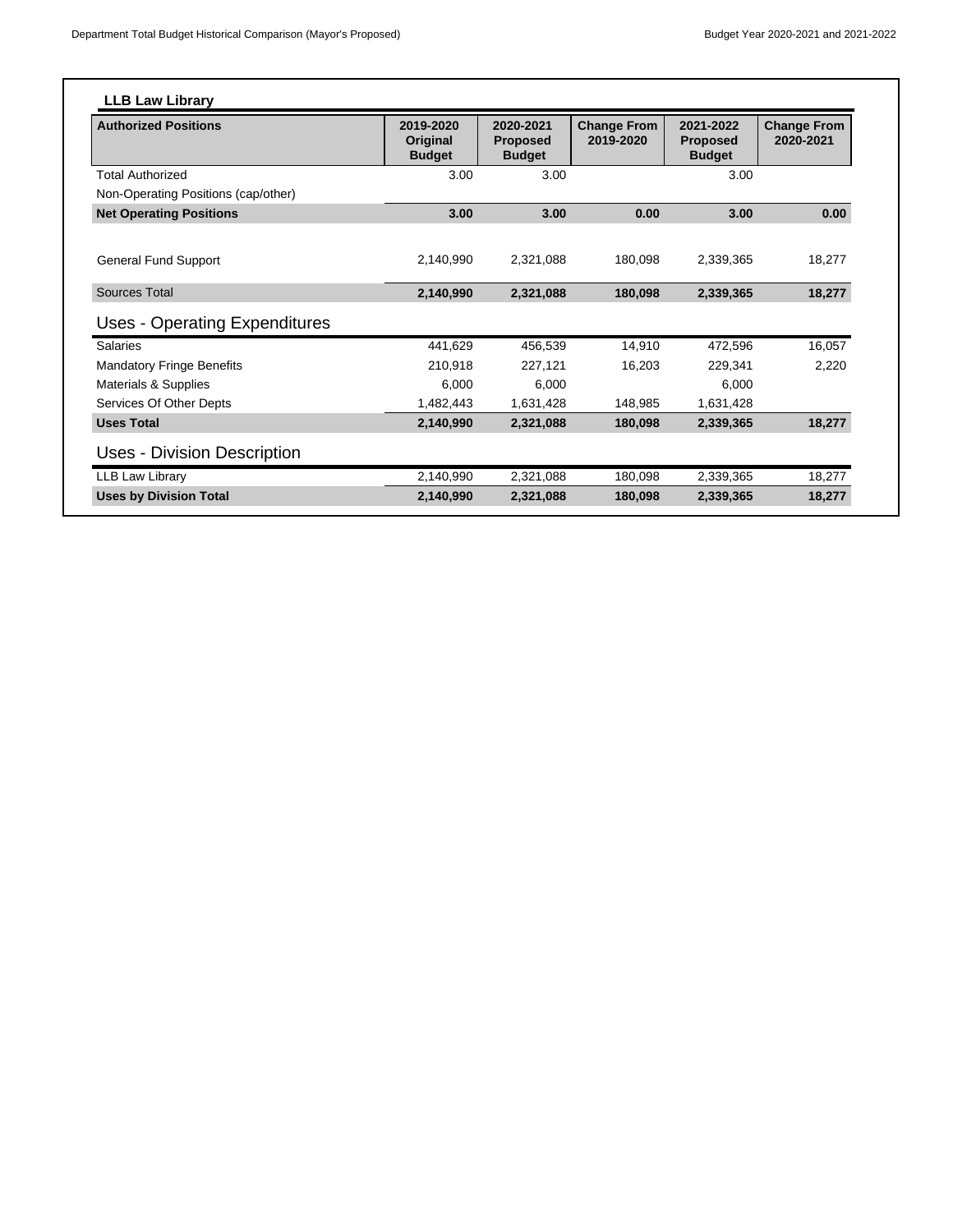#### **Select a Report Budget Year**

15.40.001 GFS Target & Non GFS Balance - Dept Detail 2021

**CY** 2020

#### **15.40.001 GFS Target & Non GFS Balance**

Time run: 2/21/2020 3:21:08 PM

### **Department: LLB Law Library <b>Constructed** (General Fund Supported)

| Account Lvl 2 Code | Category                                                                                                                  |
|--------------------|---------------------------------------------------------------------------------------------------------------------------|
| <b>EXPENDITURE</b> | Mandatory Fringe Benefits<br>Materials & Supplies<br>Non-Personnel Services<br><b>Salaries</b><br>Services Of Other Depts |
|                    |                                                                                                                           |

|            | Category             |
|------------|----------------------|
| <b>GFS</b> | General Fund Support |

# **General Fund Support - BY Target vs Mayor Proportion**

| Department              | Baseline Target |
|-------------------------|-----------------|
| <b>Reduction Target</b> |                 |
| (81,079)                | 2,240,009       |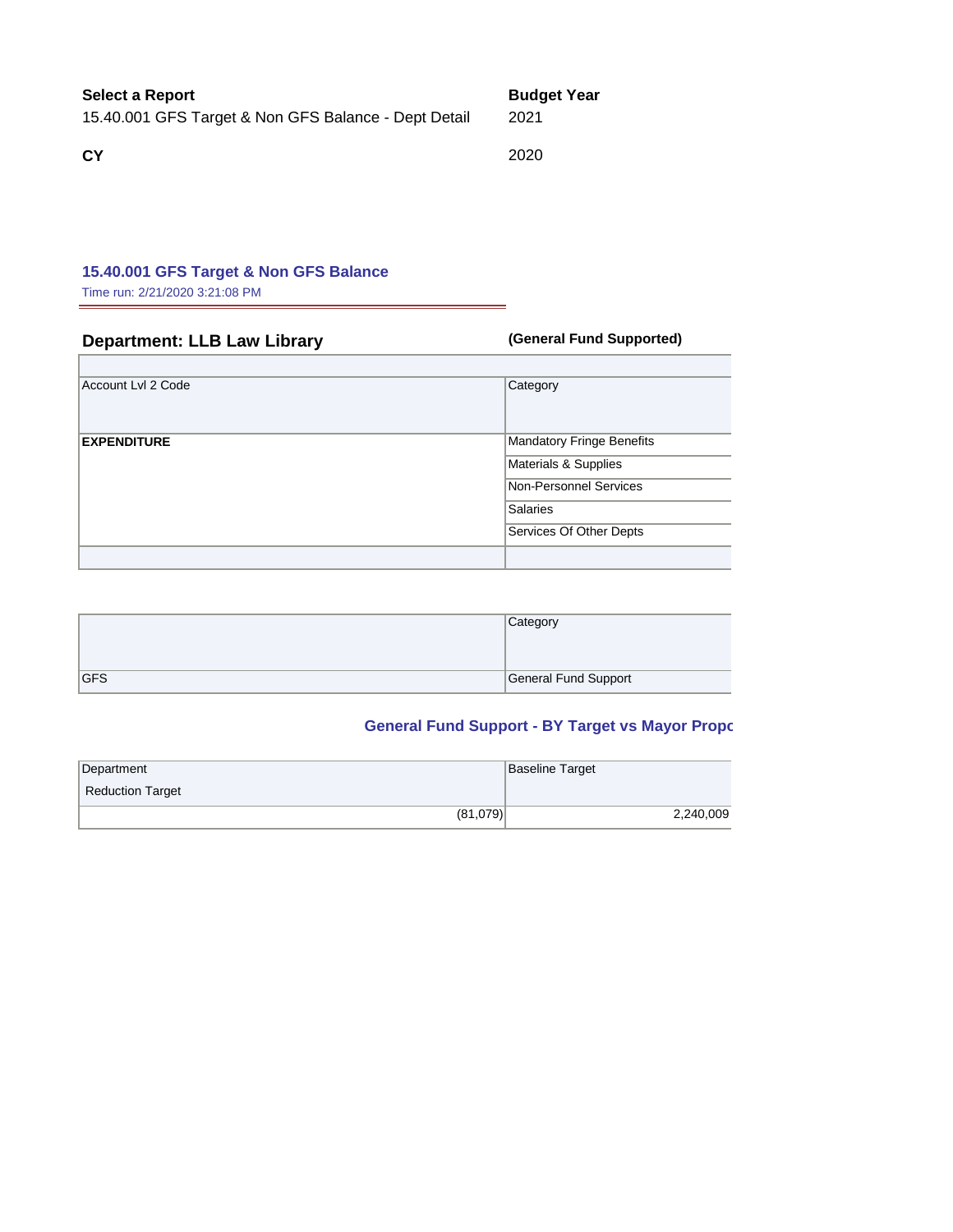| <b>Snapshot</b> | <b>Department</b> |                           |            |
|-----------------|-------------------|---------------------------|------------|
| Current         | LL B              |                           |            |
| <b>Phase CY</b> | 2019-2020         | <b>Phase BY 2020-2021</b> | Phase BY+1 |

| <b>BY General Fund Supported</b> |                    |                 | BY+1 General Fund Supported |                    |
|----------------------------------|--------------------|-----------------|-----------------------------|--------------------|
| BY Base                          | BY DEPT +          | BY MYR          | BY+1 Base                   | BY+1 DEPT +        |
|                                  | <b>MYR Changes</b> | Proposed<br>Amt |                             | <b>MYR Changes</b> |
| 227,121                          | 0                  | 227,121         | 229,341                     | $\Omega$           |
| 6,000                            |                    | 6,000           | 6,000                       | $\Omega$           |
| 10                               |                    |                 |                             | $\Omega$           |
| 456,539                          |                    | 456,539         | 472,596                     | $\Omega$           |
| 1,631,428                        |                    | 1,631,428       | 1,631,428                   | $\Omega$           |
| 2,321,088                        | Ю                  | 2,321,088       | 2,339,365                   | $\mathbf{0}$       |

| <b>BY Base Amt</b> | IBY DEPT +         | <b>IBY MYR</b>  | IBY+1 Base | $BY+1$ DEPT $+$ |
|--------------------|--------------------|-----------------|------------|-----------------|
|                    | <b>MYR Changes</b> | Proposed<br>Amt |            | MYR Changes     |
| 2,321,088          |                    | 0 2,321,088     | 2,339,365  |                 |

| IBY MYR      | Amt Over       | BY+1 Department         |
|--------------|----------------|-------------------------|
| Proposed GFS | (Under) Target | <b>Reduction Target</b> |
| 2,321,088    | 81.079         |                         |

# **CENERAL FUND SECOND SECOND SECOND SECOND SECOND SECOND SUPPORT - BY 1 TARGET VS MAYOR PROPOSED VS MAYOR PROPOSED VS MAYOR PROPOSED AT A TARGET VS MAYOR PROPOSED VS MAYOR PROPOSED VS MAYOR PROPOSED VS MAYOR PROPOSED VS MAY**

| BY MYR       | <b>Amt Over</b> | BY+1 Department         | BY+1 Baseline Target |
|--------------|-----------------|-------------------------|----------------------|
| Proposed GFS | (Under) Target  | <b>Reduction Target</b> |                      |
| 2,321,088    | 81,079          | (162,158)               | 2,177,207            |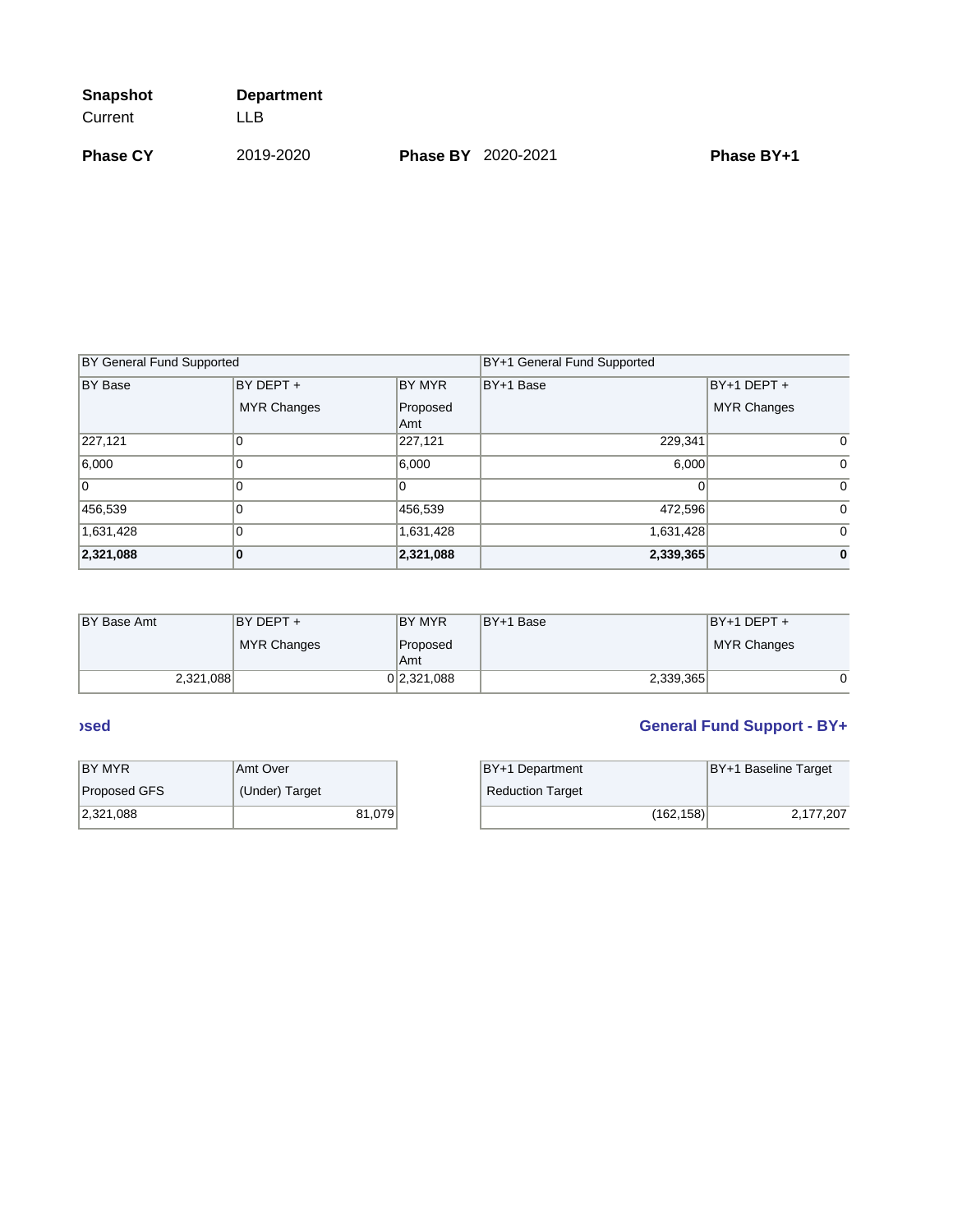#### 2021-2022 **BY+1** 2022

| <b>BY+1 MYR</b> |           |
|-----------------|-----------|
| Proposed Amt    |           |
|                 | 229,341   |
|                 | 6,000     |
|                 | ი         |
|                 | 472,596   |
|                 | 1,631,428 |
|                 | 2,339,365 |

| BY+1 MYR            |           |
|---------------------|-----------|
| <b>Proposed Amt</b> |           |
|                     |           |
|                     | 2,339,365 |

### **1 Target vs Mayor Proposed**

| BY+1 MYR     | IBY+1 Amt           |         |
|--------------|---------------------|---------|
| Proposed GFS | Over (Under) Target |         |
| 2,339,365    |                     | 162,158 |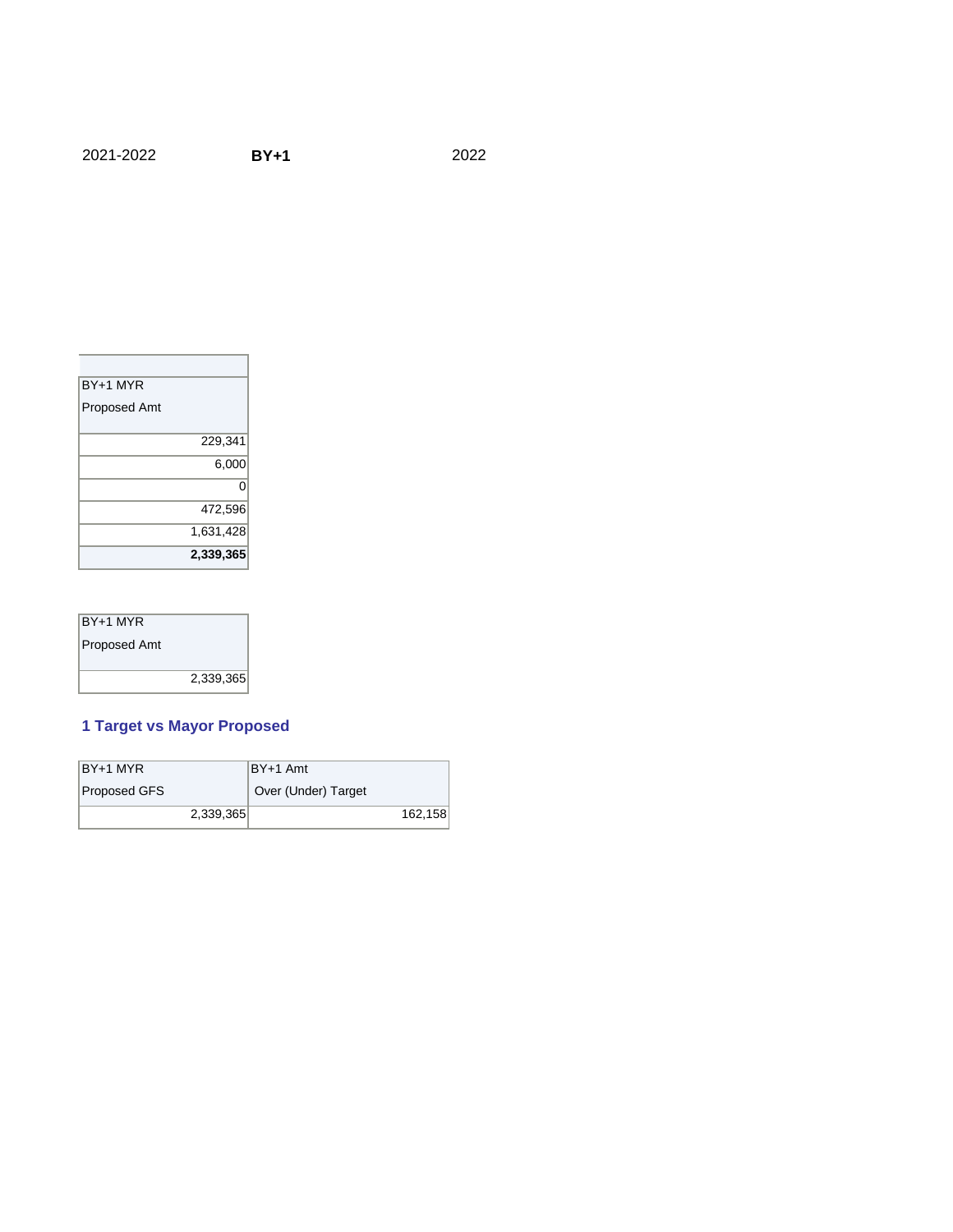| <b>Select a Report</b>                                | <b>Budget Year</b> | <b>Snapshot</b> | <b>Department</b> |
|-------------------------------------------------------|--------------------|-----------------|-------------------|
| 15.40.002 GFS Target & Non-GFS Balance - Dept Summary | 2021               | Current         | LLB.              |
| <b>CY</b>                                             | 2020               | <b>Phase CY</b> | 2019-2020         |

### **15.40.001 GFS Target & Non GFS Balance**

Time run: 2/21/2020 3:21:46 PM

| <b>Department: LLB Law Library</b> | (General Fund Supported)  |                                  |                                 |
|------------------------------------|---------------------------|----------------------------------|---------------------------------|
|                                    |                           | <b>BY General Fund Supported</b> |                                 |
| Account Lvl 2 Code                 | Category                  | BY Base                          | BY DEPT +<br><b>MYR Changes</b> |
| <b>EXPENDITURE</b>                 | Mandatory Fringe Benefits | 227,121                          |                                 |
|                                    | Materials & Supplies      | 6,000                            |                                 |
|                                    | Non-Personnel Services    |                                  |                                 |
|                                    | Salaries                  | 456,539                          | IU.                             |
|                                    | Services Of Other Depts   | 1,631,428                        |                                 |
|                                    |                           | 2,321,088                        | 10                              |

|            | Category             | BY Base Amt | $BY$ DEPT + |
|------------|----------------------|-------------|-------------|
|            |                      |             | MYR Changes |
| <b>GFS</b> | General Fund Support | 2,321,088   |             |

# **General Fund Support - BY Target vs Mayor Proposed**

| Department              | <b>Baseline Target</b> | BY MYR              | Amt Over       |
|-------------------------|------------------------|---------------------|----------------|
| <b>Reduction Target</b> |                        | Proposed GFS        | (Under) Target |
| (81,079)                |                        | 2,240,009 2,321,088 | 81,079         |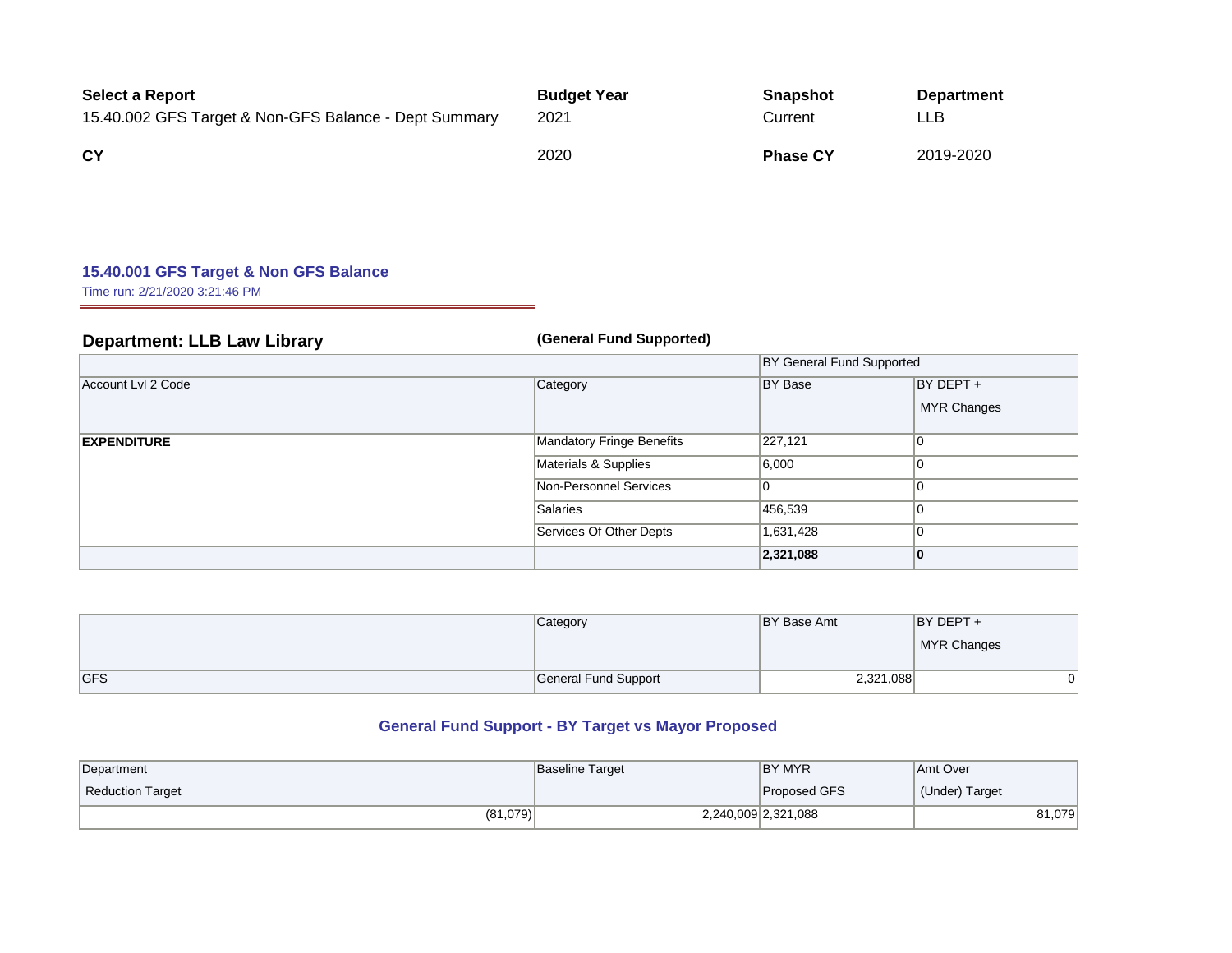|                 | BY+1 General Fund Supported |                    |              |
|-----------------|-----------------------------|--------------------|--------------|
| BY MYR          | BY+1 Base                   | BY+1 DEPT +        | $BY+1$ MYR   |
| Proposed<br>Amt |                             | <b>MYR Changes</b> | Proposed Amt |
| 227,121         | 229,341                     |                    | 229,341      |
| 6,000           | 6,000                       |                    | 6,000        |
|                 |                             | Οl                 | 01           |
| 456,539         | 472,596                     | 01                 | 472,596      |
| 1,631,428       | 1,631,428                   | ∩∣                 | 1,631,428    |
| 2,321,088       | 2,339,365                   | 0                  | 2,339,365    |

| IBY MYR   | BY+1 Base | $BY+1$ DEPT + | BY+1 MYR     |
|-----------|-----------|---------------|--------------|
| Proposed  |           | MYR Changes   | Proposed Amt |
| Amt       |           |               |              |
| 2,321,088 | 2,339,365 | οL            | 2,339,365    |

## **General Fund Support - BY+ 1 Target vs Mayor Proposed**

| BY+1 Department         | BY+1 Baseline Target | IBY+1 MYR           | IBY+1 Amt           |
|-------------------------|----------------------|---------------------|---------------------|
| <b>Reduction Target</b> |                      | <b>Proposed GFS</b> | Over (Under) Target |
| (162, 158)              | 2,177,207            | 2,339,365           | 162,158             |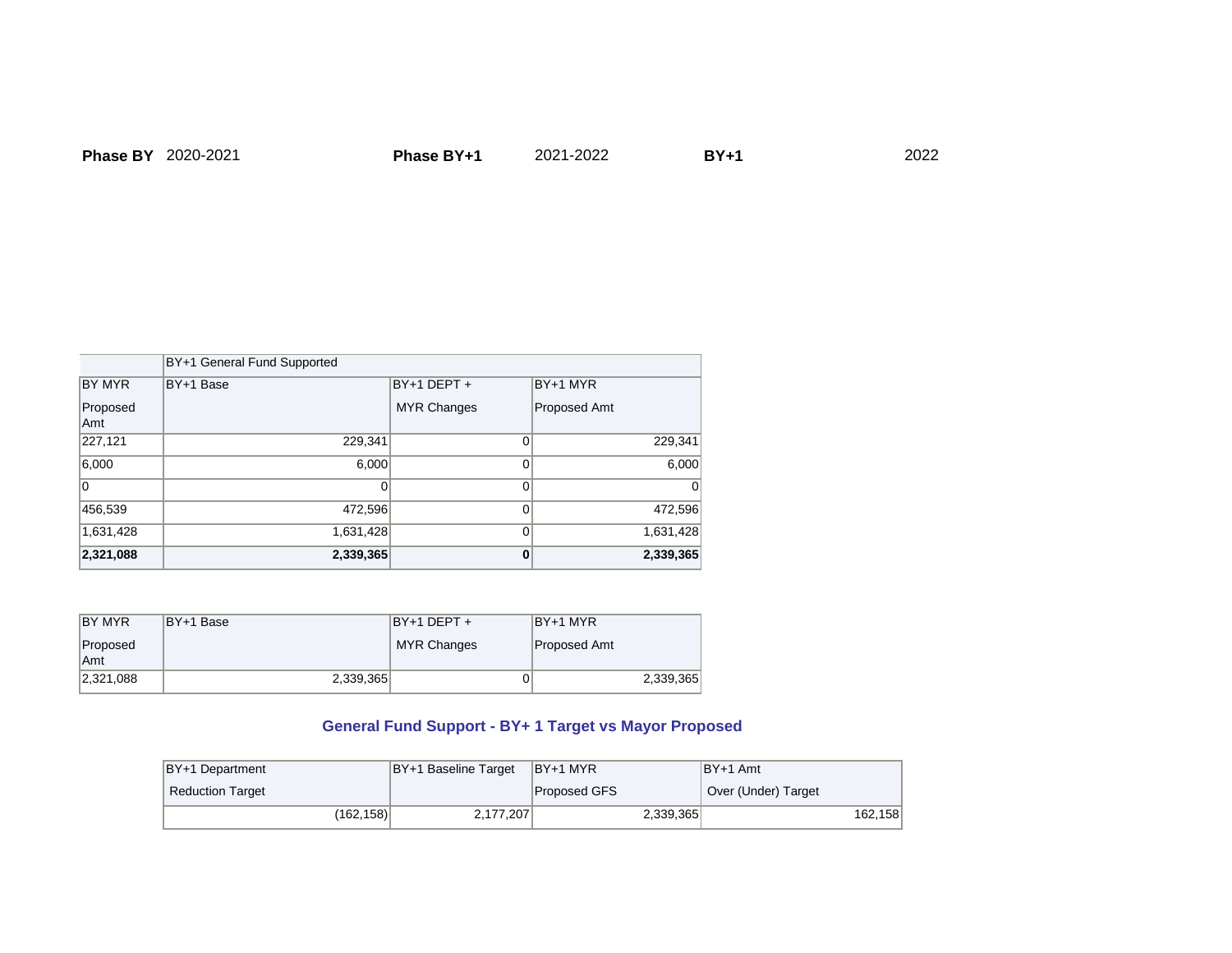| ADM        | LLB-ADM |  |                                                                                                                                                                                         | 228860 ADM Risk N                                                                                                                                                                                                                                                                                                                                                                                                                                                                                                     |
|------------|---------|--|-----------------------------------------------------------------------------------------------------------------------------------------------------------------------------------------|-----------------------------------------------------------------------------------------------------------------------------------------------------------------------------------------------------------------------------------------------------------------------------------------------------------------------------------------------------------------------------------------------------------------------------------------------------------------------------------------------------------------------|
| ADM        | LLB-ADM |  |                                                                                                                                                                                         | 228875 ADM Real I                                                                                                                                                                                                                                                                                                                                                                                                                                                                                                     |
| ADM        | LLB-ADM |  |                                                                                                                                                                                         |                                                                                                                                                                                                                                                                                                                                                                                                                                                                                                                       |
| ADM        | LLB-ADM |  |                                                                                                                                                                                         |                                                                                                                                                                                                                                                                                                                                                                                                                                                                                                                       |
| ADM        | LLB-ADM |  |                                                                                                                                                                                         |                                                                                                                                                                                                                                                                                                                                                                                                                                                                                                                       |
| TIS.       | LLB-TIS |  |                                                                                                                                                                                         | 207917 DT Adm Te                                                                                                                                                                                                                                                                                                                                                                                                                                                                                                      |
| <b>TIS</b> | LLB-TIS |  |                                                                                                                                                                                         | 207921 DT Adm Pro                                                                                                                                                                                                                                                                                                                                                                                                                                                                                                     |
| <b>TIS</b> | LLB-TIS |  |                                                                                                                                                                                         | 207921 DT Adm Pro                                                                                                                                                                                                                                                                                                                                                                                                                                                                                                     |
| TIS        | LLB-TIS |  |                                                                                                                                                                                         | 207921 DT Adm Pro                                                                                                                                                                                                                                                                                                                                                                                                                                                                                                     |
| TIS        | LLB-TIS |  |                                                                                                                                                                                         | 207921 DT Adm Pro                                                                                                                                                                                                                                                                                                                                                                                                                                                                                                     |
| TIS        | LLB-TIS |  |                                                                                                                                                                                         | 207921 DT Adm Pro                                                                                                                                                                                                                                                                                                                                                                                                                                                                                                     |
| <b>TIS</b> | LLB-TIS |  |                                                                                                                                                                                         |                                                                                                                                                                                                                                                                                                                                                                                                                                                                                                                       |
| <b>TIS</b> | LLB-TIS |  |                                                                                                                                                                                         |                                                                                                                                                                                                                                                                                                                                                                                                                                                                                                                       |
| <b>TIS</b> | LLB-TIS |  |                                                                                                                                                                                         |                                                                                                                                                                                                                                                                                                                                                                                                                                                                                                                       |
| TIS        | LLB-TIS |  |                                                                                                                                                                                         |                                                                                                                                                                                                                                                                                                                                                                                                                                                                                                                       |
| <b>TIS</b> | LLB-TIS |  |                                                                                                                                                                                         | 232341 DT Adm Ad                                                                                                                                                                                                                                                                                                                                                                                                                                                                                                      |
|            |         |  | 228860 ADM Risk N<br>228875 ADM Real I<br>207917 DT Adm Te<br>207921 DT Adm Pro<br>207921 DT Adm Pro<br>207921 DT Adm Pri<br>207921 DT Adm Pri<br>207921 DT Adm Pri<br>232341 DT Adm Ad | Requesting Performing Departmen Departmer Departmen Division Co Division Tit Section Co(Section Det<br>296644 ADM Interr<br>296644 ADM Interr<br>228875 ADM Real I 296644 ADM Interr 228875 ADM Real I<br>232051 LLB Law Library<br>232051 LLB Law Library<br>207915 DT Adminis<br>207915 DT Adminis<br>207915 DT Adminis<br>207915 DT Adminis<br>207915 DT Adminis<br>207915 DT Adminis<br>232051 LLB Law Library<br>232051 LLB Law Library<br>232051 LLB Law Library<br>232051 LLB Law Library<br>207915 DT Adminis |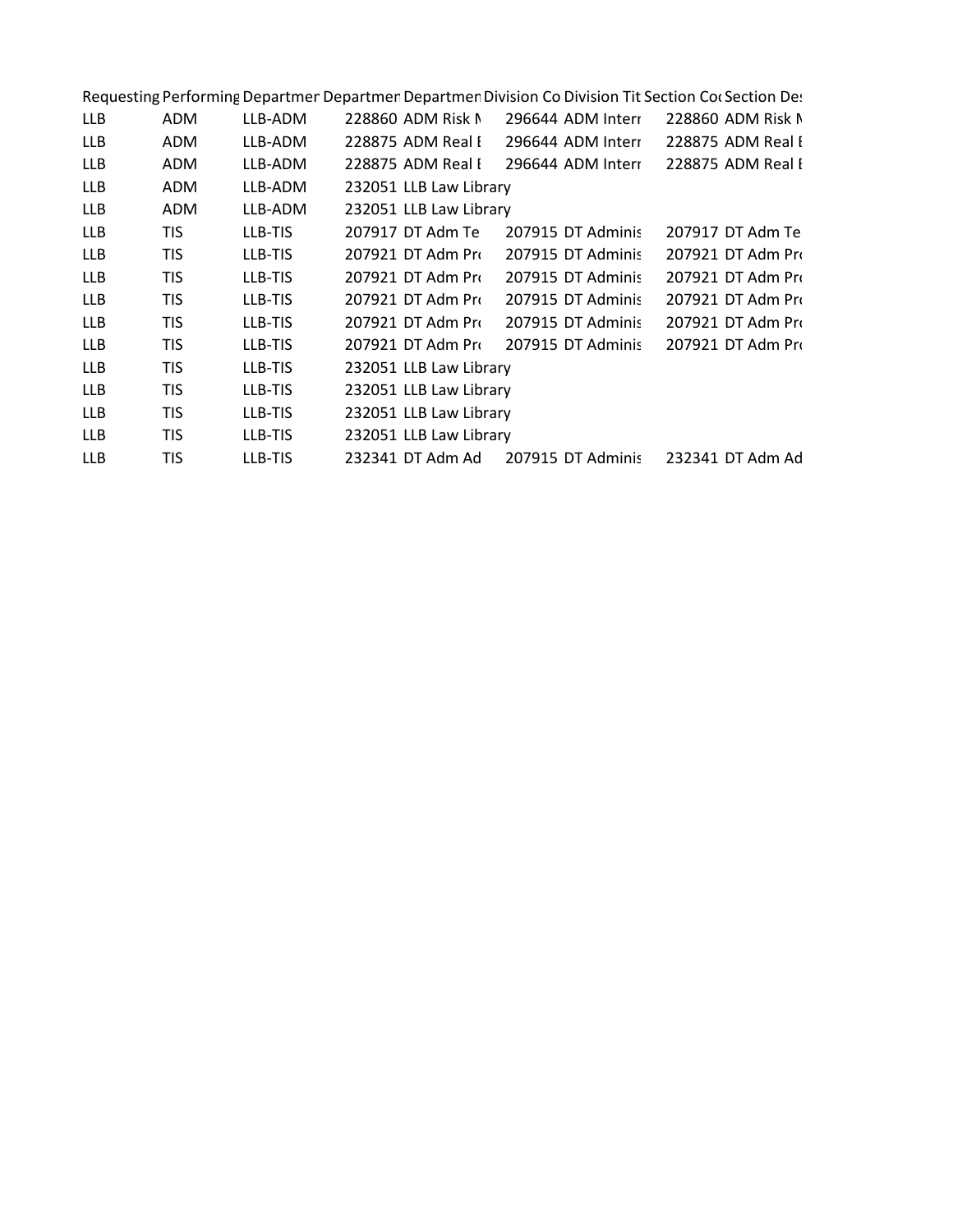|             |                   | GFS Type Fund Code Fund Title Authority C Authority T Project Coc Project Titl Activity Cor Activity Titl |  |                  |  |
|-------------|-------------------|-----------------------------------------------------------------------------------------------------------|--|------------------|--|
| GFS         | 10060 GF Work O   | 10002 Interdepart 10003072 ADRM Risk                                                                      |  | 1 Risk Manag     |  |
| Self Suppor | 14300 SR Real Pro | 17377 Real Estate 10001301 ADRE Real                                                                      |  | 1 Special Tra    |  |
| Self Suppor | 14300 SR Real Pro | 17378 Real Estate 10001302 ADRE Real                                                                      |  | 26 1145 Mark     |  |
| GFS         | 10000 GF Annual   | 10000 Operating 10026756 LL Law Libr                                                                      |  | 1 LL Law Libr    |  |
| <b>GFS</b>  | 10000 GF Annual   | 10000 Operating 10026756 LL Law Libr                                                                      |  | 1 LL Law Libr    |  |
| Self Suppor | 28100 ISTIF NON I | 10000 Operating 10024777 DT Dt Oper                                                                       |  | 1 DT Operati     |  |
| Self Suppor | 28070 ISTIF Annua | 17582 DT Dt Oper 10024777 DT Dt Oper                                                                      |  | 1 DT Operati     |  |
| Self Suppor | 28070 ISTIF Annua | 17608 Dt Work Or 10024810 DT INTERD                                                                       |  | 1 CO - Contr     |  |
| Self Suppor | 28070 ISTIF Annua | 17608 Dt Work Or 10024810 DT INTERDI                                                                      |  | 8 EAs - Adob     |  |
| Self Suppor | 28070 ISTIF Annua | 17608 Dt Work Or 10024810 DT INTERD                                                                       |  | 18 EAs - Micro   |  |
| Self Suppor | 28070 ISTIF Annua | 17608 Dt Work Or 10024810 DT INTERDI                                                                      |  | 737 DT Depts' l' |  |
| GFS         | 10000 GF Annual   | 10000 Operating 10026756 LL Law Libr                                                                      |  | 1 LL Law Libr    |  |
| GFS         | 10000 GF Annual   | 10000 Operating 10026756 LL Law Libr                                                                      |  | 1 LL Law Libr    |  |
| GFS         | 10000 GF Annual   | 10000 Operating 10026756 LL Law Libr                                                                      |  | 1 LL Law Libr    |  |
| <b>GFS</b>  | 10000 GF Annual   | 10000 Operating 10026756 LL Law Libr                                                                      |  | 1 LL Law Libr    |  |
| Self Suppor | 28070 ISTIF Annua | 17582 DT Dt Oper 10024777 DT Dt Oper                                                                      |  | 1 DT Operati     |  |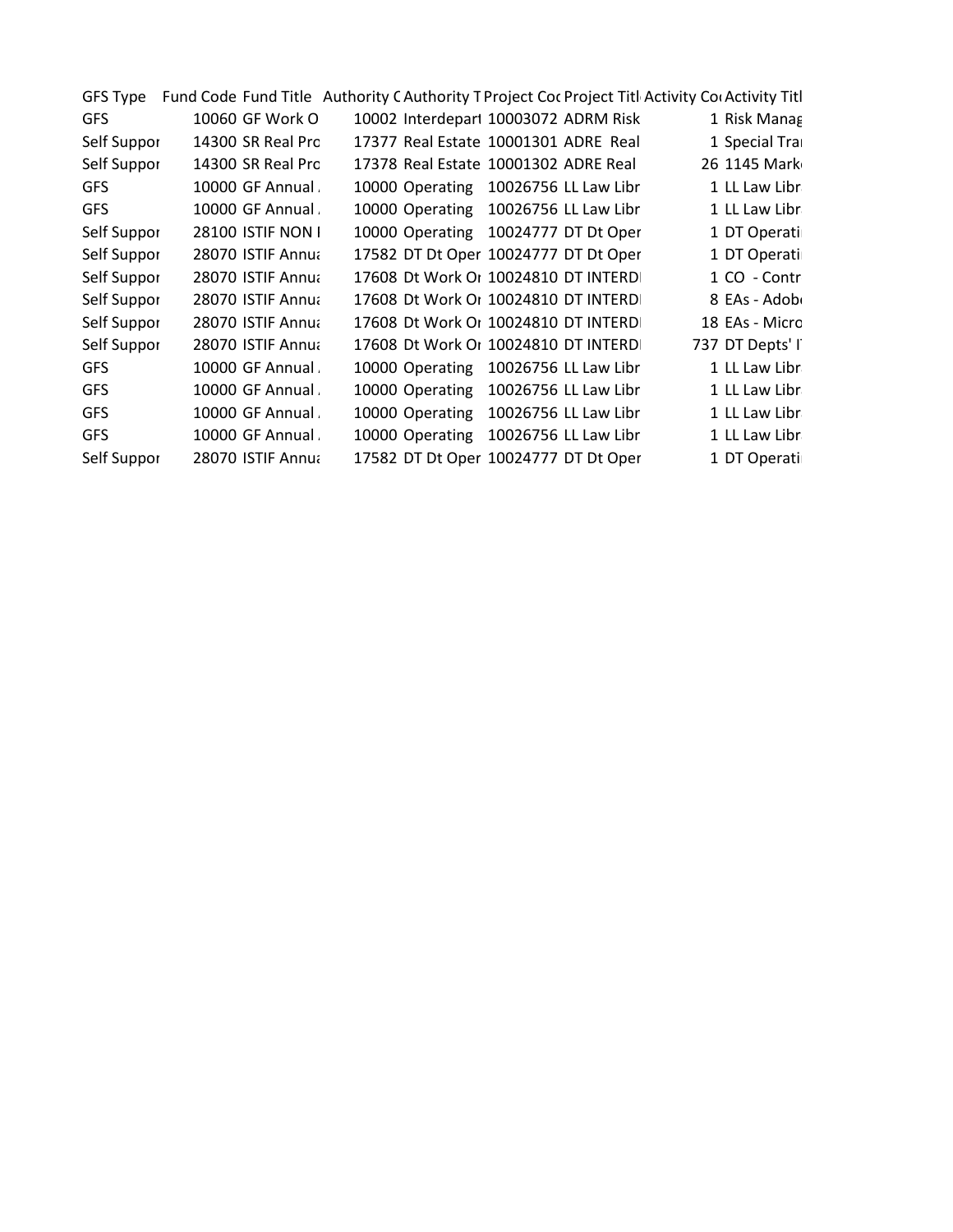| Account Cc Account Tit CY Orig Am BY Orig Am Base Amt BY Amt - D(BY Amt - M BY Amt - T( BY Amt - C( |             |          |          |          |          |                   |          |
|-----------------------------------------------------------------------------------------------------|-------------|----------|----------|----------|----------|-------------------|----------|
| 486440 Exp Rec Fr                                                                                   | 13347       | 13347    | 13347    | 14774    | 14774    | 14774             | 14774    |
| 486440 Exp Rec Fr                                                                                   | 0           | 0        | 0        | 0        | 0        | 0                 | 0        |
| 486440 Exp Rec Fr                                                                                   | 1435878     | 1584317  | 1584317  | 1373024  | 1373024  | 1373024           | 1373024  |
| 581170 GF-Risk Ma                                                                                   | -13347      | $-13347$ | $-13347$ | $-13347$ | $-13347$ | $-13347$          | $-13347$ |
| 581650 Leases Paic -1435878 -1584317 -1584317                                                       |             |          |          | -1584317 | -1584317 | -1584317 -1584317 |          |
| 486440 Exp Rec Fr                                                                                   | 9567        | 9779     | 9779     | 9779     | 9779     | 9779              | 9779     |
| 486440 Exp Rec Fr                                                                                   | 0           | 0        | 0        | 0        | 0        | 0                 | 0        |
| 486440 Exp Rec Fr                                                                                   | $\mathbf 0$ | 0        | 0        | 0        | 0        | $\Omega$          | 0        |
| 486440 Exp Rec Fr                                                                                   | 0           | 0        | 0        | 0        | 0        | 0                 | 0        |
| 486440 Exp Rec Fr                                                                                   | 1984        | 1984     | 1984     | 1984     | 1984     | 1984              | 1984     |
| 486440 Exp Rec Fr                                                                                   | 8046        | 8046     | 8046     | 8046     | 8046     | 8046              | 8046     |
| 581140 DT Technol                                                                                   | -8046       | -8046    | -8046    | -8046    | -8046    | -8046             | -8046    |
| 581210 DT Technol                                                                                   | -13621      | -13955   | -13955   | -13955   | -13955   | -13955            | $-13955$ |
| 581325 DT Enterpri                                                                                  | -1984       | $-1984$  | -1984    | -1984    | $-1984$  | $-1984$           | -1984    |
| 581360 DT Telecon                                                                                   | -9567       | -9779    | -9779    | -9779    | -9779    | -9779             | -9779    |
| 486440 Exp Rec Fr                                                                                   | 13621       | 13955    | 13955    | 13955    | 13955    | 13955             | 13955    |